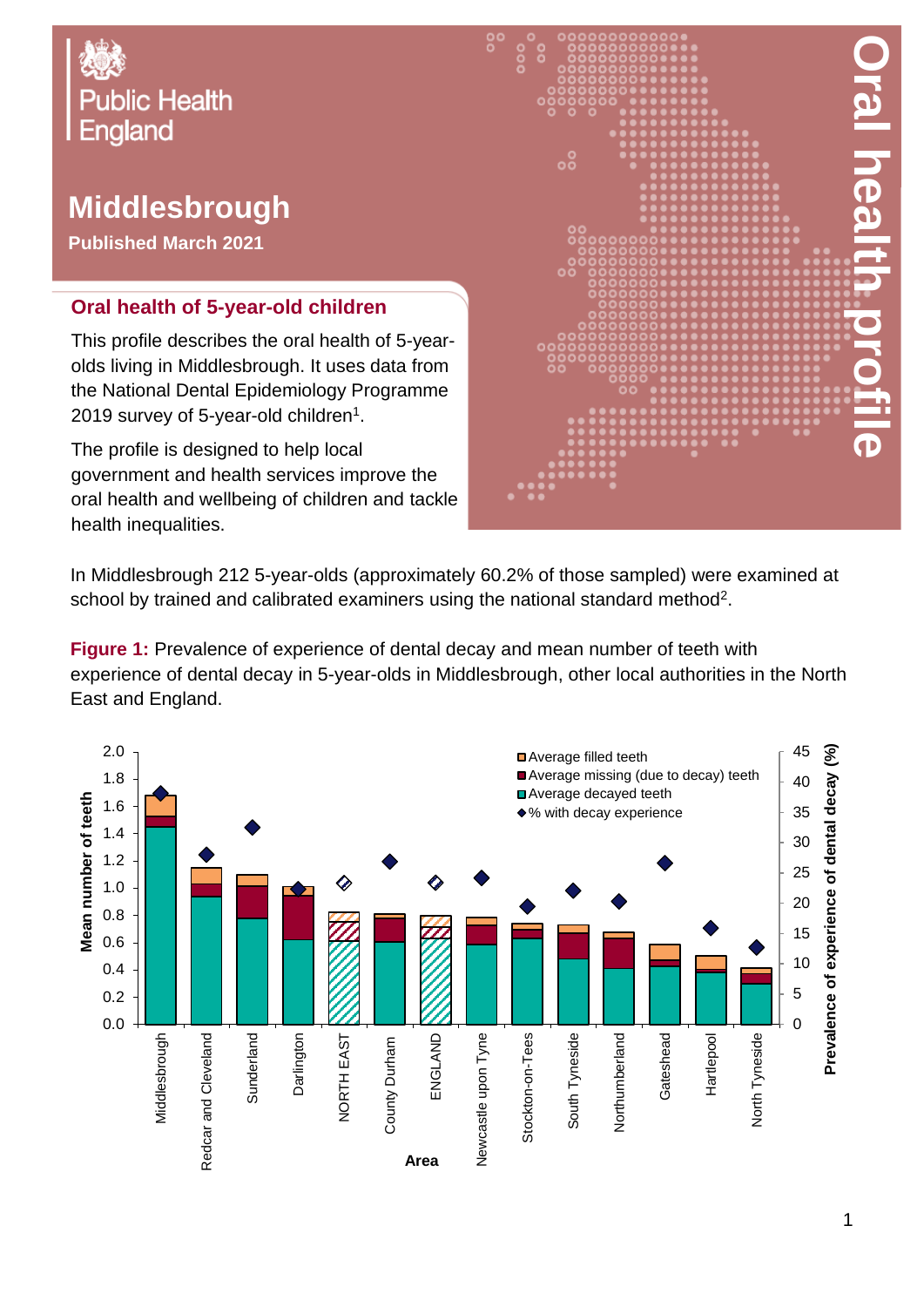**Table 1:** Experience of dental decay in 5-year-olds in Middlesbrough, other local authorities in the North East and England.

| Local authority             | Prevalence of<br>experience of<br>dental decay<br>(% ) | Mean number of teeth<br>with experience of<br>dental decay in all<br>examined children<br>n (95% confidence<br>intervals) | Mean number of teeth<br>with experience of<br>dental decay in children<br>with any decay<br>experience<br>n (95% confidence<br>intervals) |
|-----------------------------|--------------------------------------------------------|---------------------------------------------------------------------------------------------------------------------------|-------------------------------------------------------------------------------------------------------------------------------------------|
| Middlesbrough               | 38.1                                                   | 1.7<br>$(1.31 - 2.05)$                                                                                                    | 4.4<br>$(3.75 - 5.06)$                                                                                                                    |
| Sunderland                  | 32.5                                                   | 1.1<br>$(0.80 - 1.40)$                                                                                                    | 3.4<br>$(2.77 - 3.99)$                                                                                                                    |
| <b>Redcar and Cleveland</b> | 28.0                                                   | 1.1<br>$(0.78 - 1.51)$                                                                                                    | 4.1<br>$(3.23 - 4.98)$                                                                                                                    |
| <b>County Durham</b>        | 26.8                                                   | 0.8<br>$(0.58 - 1.04)$                                                                                                    | 3.0<br>$(2.44 - 3.57)$                                                                                                                    |
| Gateshead                   | 26.6                                                   | 0.6<br>$(0.40 - 0.77)$                                                                                                    | 2.2<br>$(1.72 - 2.67)$                                                                                                                    |
| Newcastle upon Tyne         | 24.2                                                   | 0.8<br>$(0.61 - 0.95)$                                                                                                    | 3.2<br>$(2.76 - 3.72)$                                                                                                                    |
| <b>ENGLAND</b>              | 23.4                                                   | 0.8<br>$(0.78 - 0.81)$                                                                                                    | 3.4<br>$(3.36 - 3.44)$                                                                                                                    |
| <b>NORTH EAST</b>           | 23.3                                                   | 0.8<br>$(0.75 - 0.89)$                                                                                                    | 3.5<br>$(3.32 - 3.72)$                                                                                                                    |
| Darlington                  | 22.3                                                   | 1.0<br>$(0.71 - 1.31)$                                                                                                    | 4.5<br>$(3.63 - 5.43)$                                                                                                                    |
| South Tyneside              | 22.1                                                   | 0.7<br>$(0.46 - 1.00)$                                                                                                    | 3.3<br>$(2.42 - 4.18)$                                                                                                                    |
| Northumberland              | 20.3                                                   | 0.7<br>$(0.48 - 0.87)$                                                                                                    | 3.3<br>$(2.71 - 3.96)$                                                                                                                    |
| Stockton-on-Tees            | 19.5                                                   | 0.7<br>$(0.51 - 0.97)$                                                                                                    | 3.8<br>$(3.10 - 4.50)$                                                                                                                    |
| Hartlepool                  | 15.9                                                   | 0.5<br>$(0.29 - 0.71)$                                                                                                    | 3.2<br>$(2.25 - 4.06)$                                                                                                                    |
| North Tyneside              | 12.7                                                   | 0.4<br>$(0.28 - 0.55)$                                                                                                    | 3.3<br>$(2.60 - 3.94)$                                                                                                                    |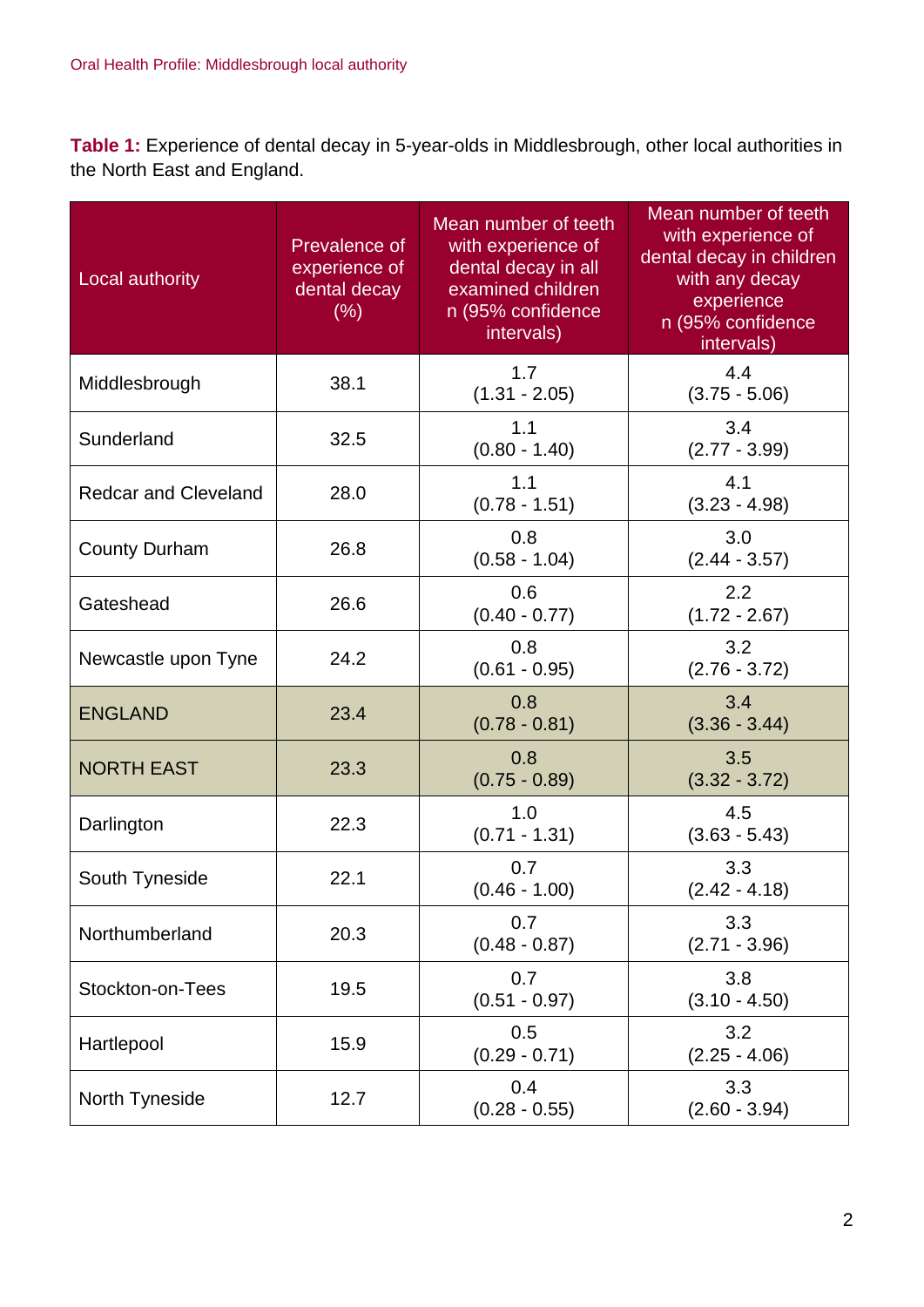**Table 2.** Measures of oral health among 5-year-olds in Middlesbrough, it's statistical neighbours,<sup>i</sup> the North East and England.

|                                                                                                    | Middlesbrough | <b>Statistical</b><br>neighbour within<br><b>North East:</b><br>Hartlepool | <b>Statistical</b><br>neighbour<br>comparator 1:<br><b>Salford</b> | <b>North</b><br>East | <b>England</b> |
|----------------------------------------------------------------------------------------------------|---------------|----------------------------------------------------------------------------|--------------------------------------------------------------------|----------------------|----------------|
| Prevalence of<br>experience of dental<br>decay                                                     | 38.1%         | 15.9%                                                                      | 39.0%                                                              | 23.3%                | 23.4%          |
| Mean number of teeth<br>with experience of<br>dental decay                                         | 1.7           | 0.5                                                                        | 1.6                                                                | 0.8                  | 0.8            |
| Mean number of teeth<br>with experience of<br>decay in those with<br>experience of dental<br>decay | 4.4           | 3.2                                                                        | 4.2                                                                | 3.5                  | 3.4            |
| Mean number of<br>decayed teeth in<br>those with experience<br>of dental decay                     | 3.8           | 2.3                                                                        | 3.4                                                                | 2.6                  | 2.7            |
| Proportion with active<br>decay                                                                    | 36.5%         | 13.4%                                                                      | 34.8%                                                              | 19.9%                | 20.4%          |
| Proportion with<br>experience of tooth<br>extractionii                                             | 3.7%          | 2.1%                                                                       | 2.3%                                                               | 3.1%                 | 2.2%           |
| Proportion with dental<br>abscess                                                                  | 3.2%          | 3.3%                                                                       | 0.9%                                                               | 1.6%                 | 1.0%           |
| Proportion with teeth<br>decayed into pulp                                                         | 8.8%          | 3.2%                                                                       | 5.2%                                                               | 4.0%                 | 3.3%           |
| Proportion with decay<br>affecting incisorsii                                                      | 14.8%         | 3.3%                                                                       | 10.2%                                                              | 5.6%                 | 5.2%           |
| Proportion with high<br>levels of plaque present<br>on upper front teethiv                         | 0.0%          | 0.0%                                                                       | 13.2%                                                              | 2.2%                 | 1.2%           |

<sup>i</sup>generated by the children's services statistical neighbour benchmarking tool, the neighbour within the North East has "Very Close" comparator characteristics and the national neighbour 1 has "Very Close" comparator characteristics<sup>3</sup>.

ii experience of extraction of one or more teeth on one or more occasions.

iii dental decay involving one or more surfaces of upper anterior teeth.

iv indicative of poor tooth brushing habits.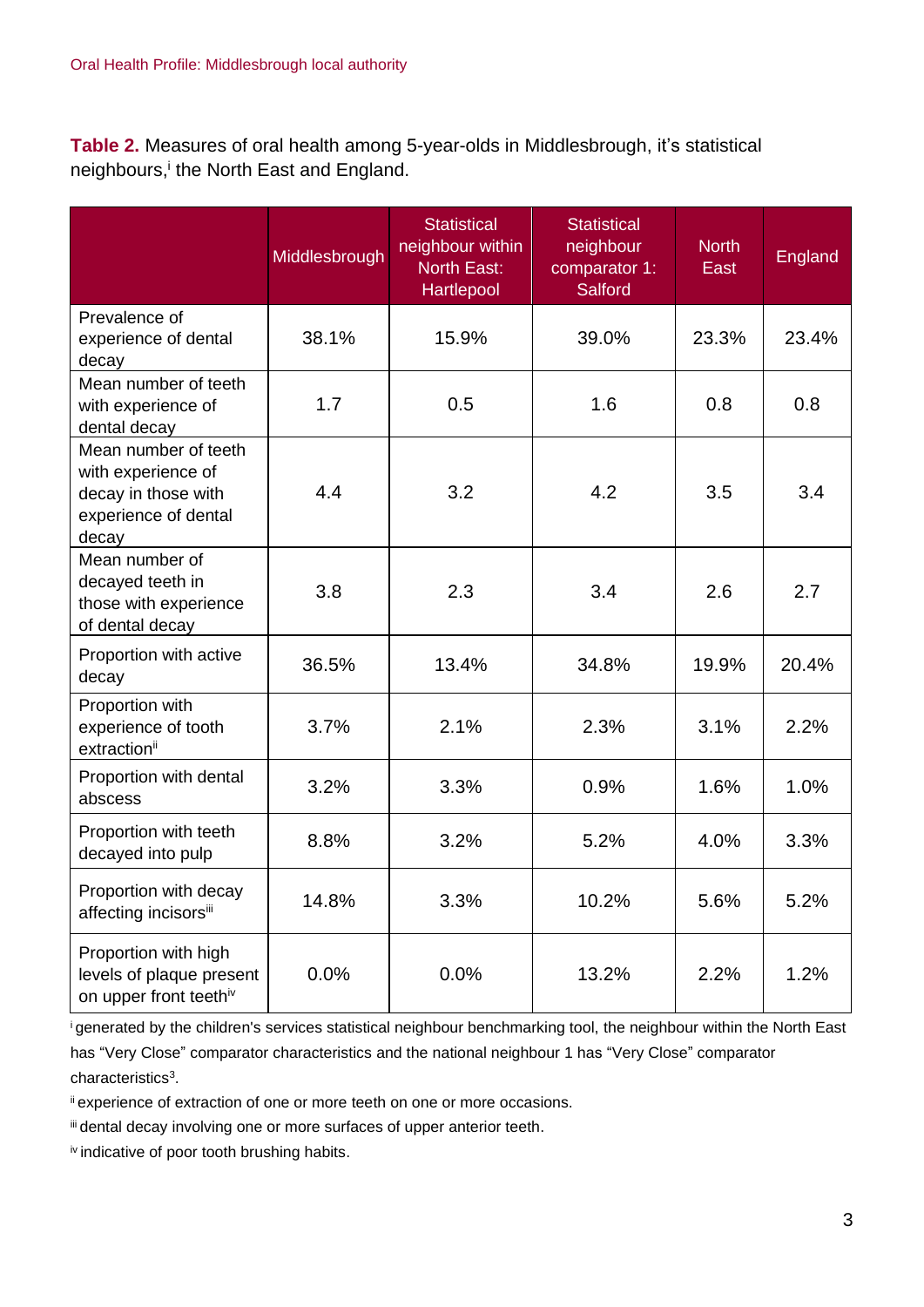**Figure 2:** Prevalence of experience of dental decay in 5-year-olds in Middlesbrough, by local authority Index of Multiple Deprivation (IMD) 2019 quintiles.



Error bars represent 95% confidence limits





Error bars represent 95% confidence limits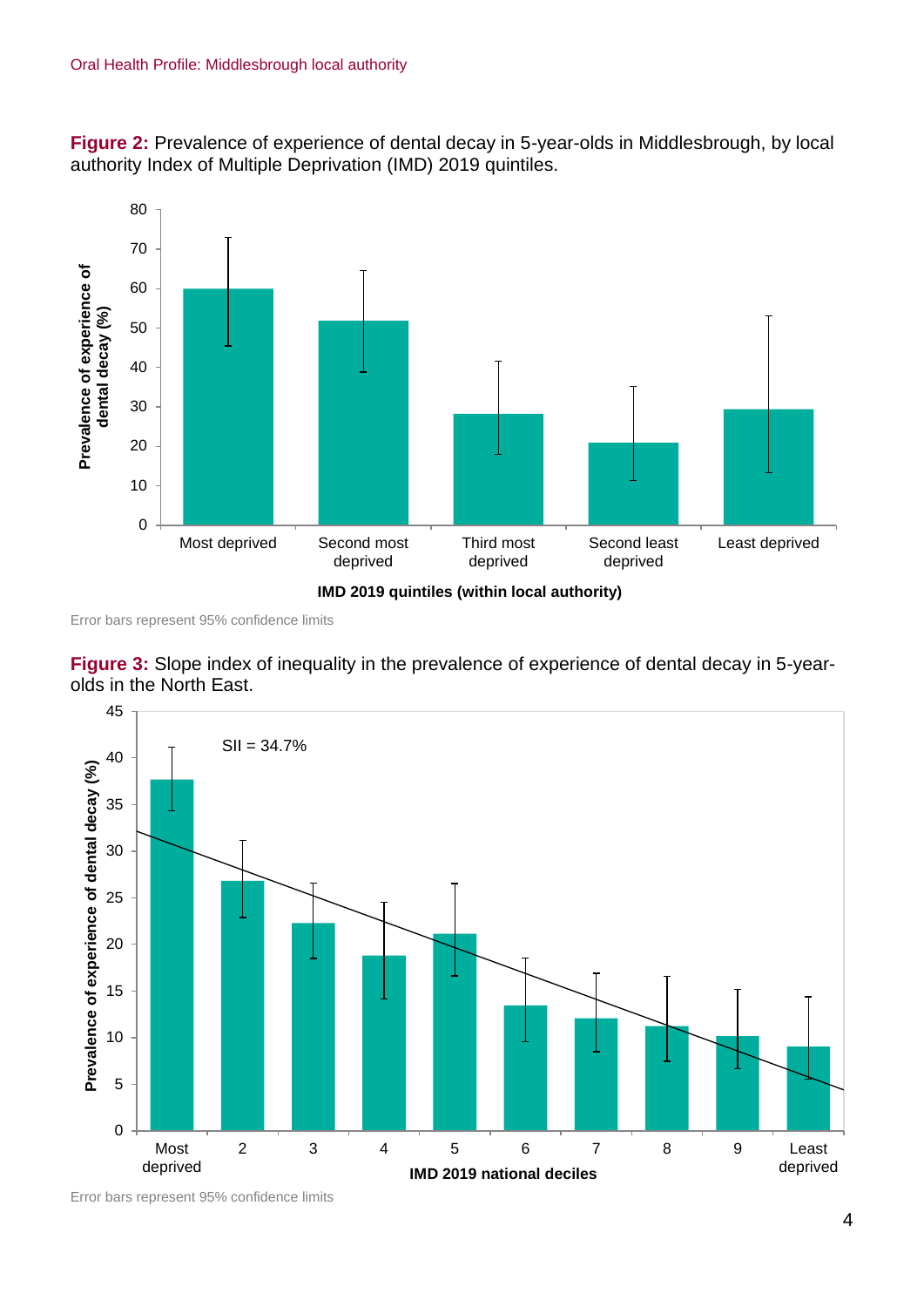**Figure 4:** Prevalence of experience of dental decay in 5-year-olds in Middlesbrough, the North East and England, by year.



Error bars represent 95% confidence limits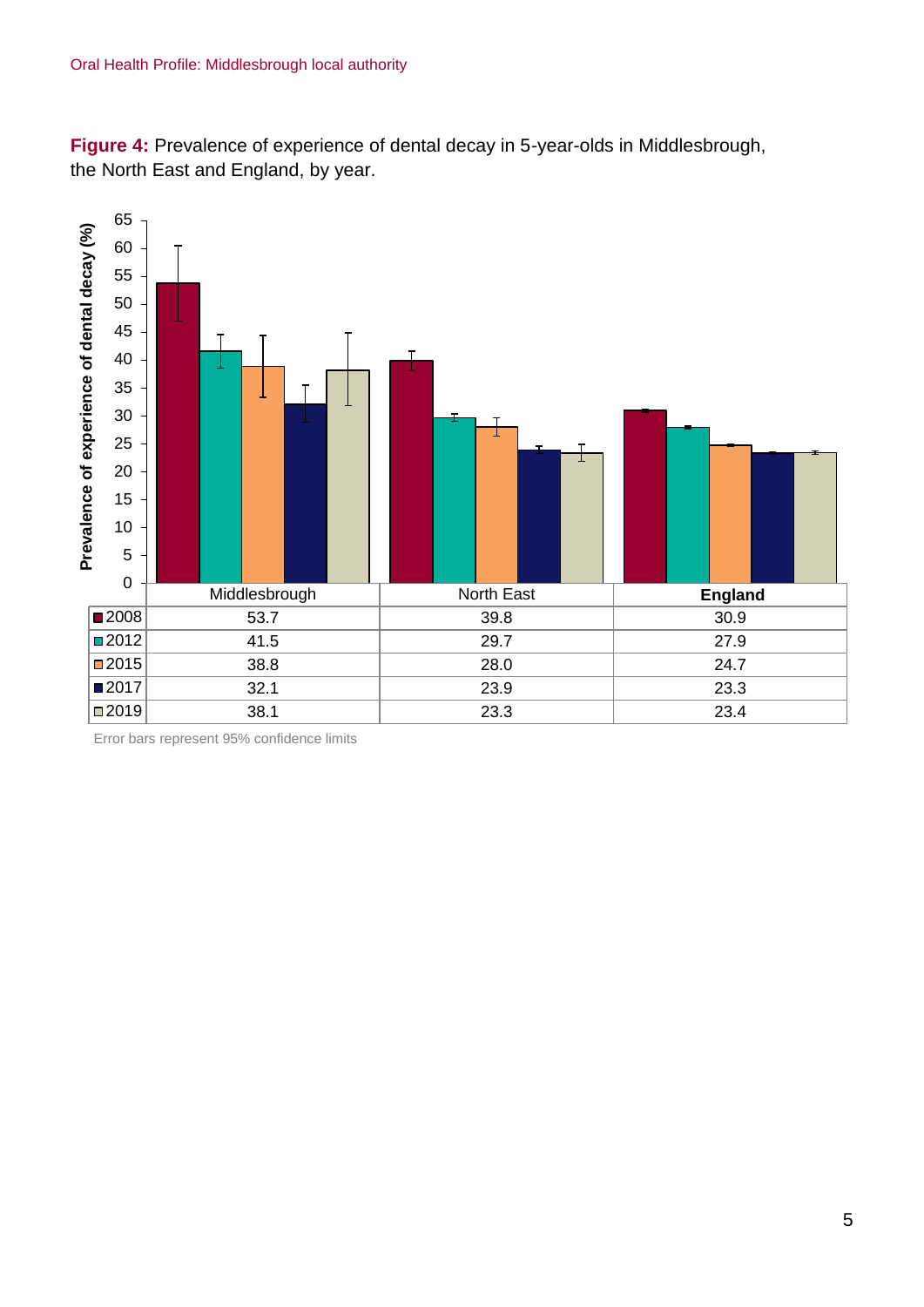**Table 3:** Experience of dental decay in 5-year-olds in the North East, by ethnic group.

| Ethnic group                    | Number of<br>children<br>examined<br>(N) | Prevalence of<br>experience of<br>dental decay<br>$(\% )$ | Mean number of teeth<br>with experience of<br>dental decay among<br>children with any<br>experience of dental<br>decay n (95% CI) | Prevalence of<br>dental decay<br>affecting incisors<br>$(\% )$ |
|---------------------------------|------------------------------------------|-----------------------------------------------------------|-----------------------------------------------------------------------------------------------------------------------------------|----------------------------------------------------------------|
| Other ethnic<br>background      | 29                                       | 62.1                                                      | 4.8<br>$(3.23 - 6.33)$                                                                                                            | 27.6                                                           |
| Asian / Asian<br><b>British</b> | 183                                      | 34.4                                                      | 3.5<br>$(2.87 - 4.21)$                                                                                                            | 13.1                                                           |
| Mixed                           | 78                                       | 25.6                                                      | 3.6<br>$(2.51 - 4.69)$                                                                                                            | 5.1                                                            |
| Not provided                    | 62                                       | 24.2                                                      | 2.5<br>$(1.70 - 3.23)$                                                                                                            | 9.7                                                            |
| Black / Black<br><b>British</b> | 58                                       | 22.4                                                      | 3.1<br>$(1.34 - 4.82)$                                                                                                            | 1.7                                                            |
| White                           | 2,689                                    | 21.6                                                      | 3.5<br>$(3.28 - 3.72)$                                                                                                            | 4.8                                                            |
| <b>North East</b>               | 3,099                                    | 23.3                                                      | 3.5<br>$(3.32 - 3.72)$                                                                                                            | 5.6                                                            |

**Figure 5:** Prevalence of experience of dental decay in 5-year-olds in the North East, by ethnic group.

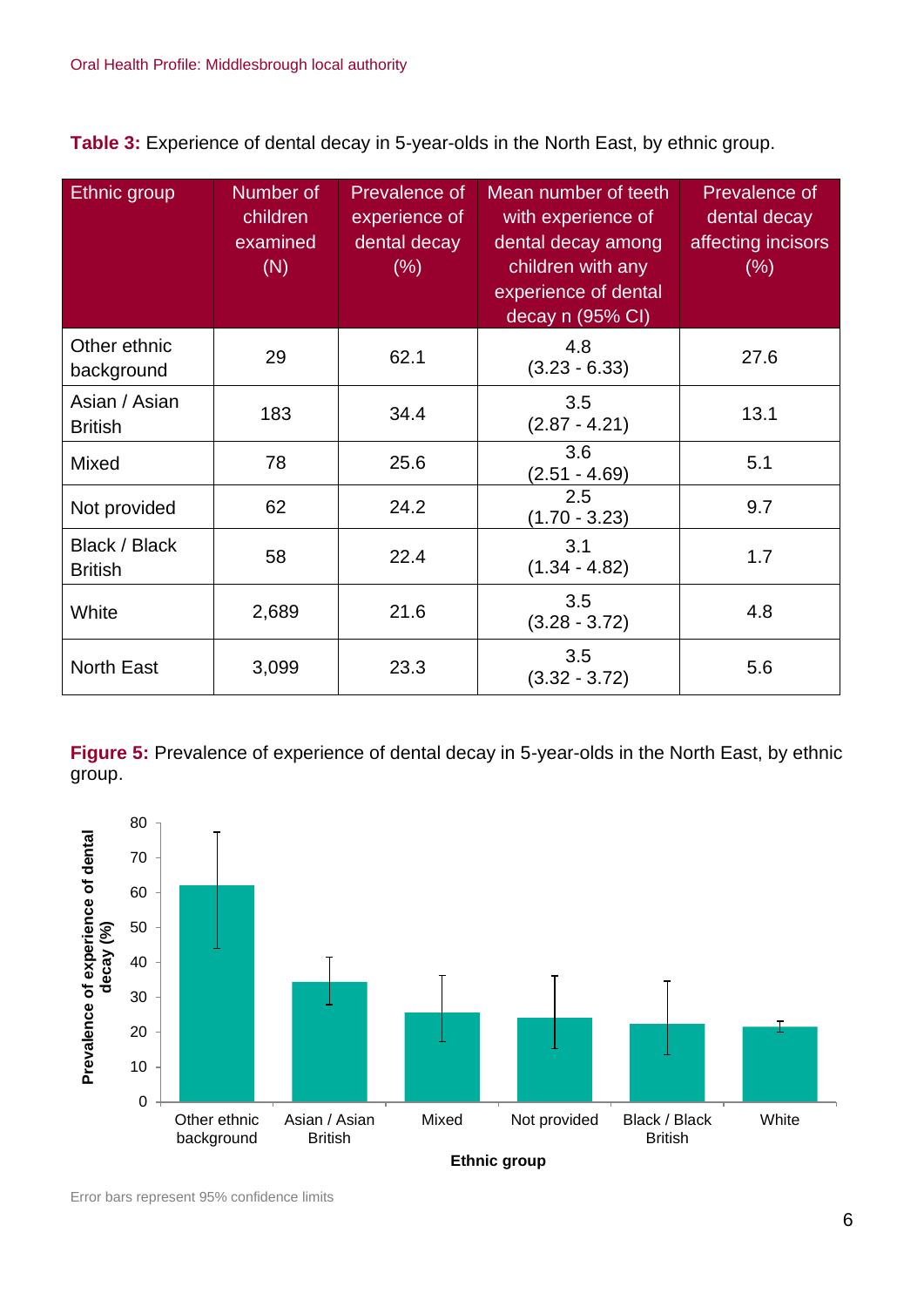**Figure 6:** Prevalence of experience of dental decay in 5-year-olds in Middlesbrough, by ward, 2017.



| Key | Label                             |
|-----|-----------------------------------|
|     | Acklam (21.1%)                    |
| 2   | Ayresome (34.9%)                  |
| 3   | Berwick Hills & Pallister (40.8%) |
| 4   | Brambles & Thorntree (46.2%)      |
| 5   | Central (56.0%)                   |
| 6   | Coulby Newham (22.7%)             |
| 7   | Hemlington (42.6%)                |
| 8   | Kader (16.7%)                     |
| 9   | Ladgate (37.9%)                   |
| 10  | Linthorpe (29.2%)                 |

| Key | Label                         |
|-----|-------------------------------|
| 11  | Longlands & Beechwood (53.4%) |
| 12  | Marton East (17.0%)           |
| 13  | Marton West (10.8%)           |
| 14  | Newport (53.5%)               |
| 15  | North Ormesby (45.8%)         |
| 16  | Nunthorpe (17.4%)             |
| 17  | Park (36.6%)                  |
| 18  | Park End & Beckfield (41.3%)  |
| 19  | Stainton & Thornton           |
| 20  | Trimdon (23.8%)               |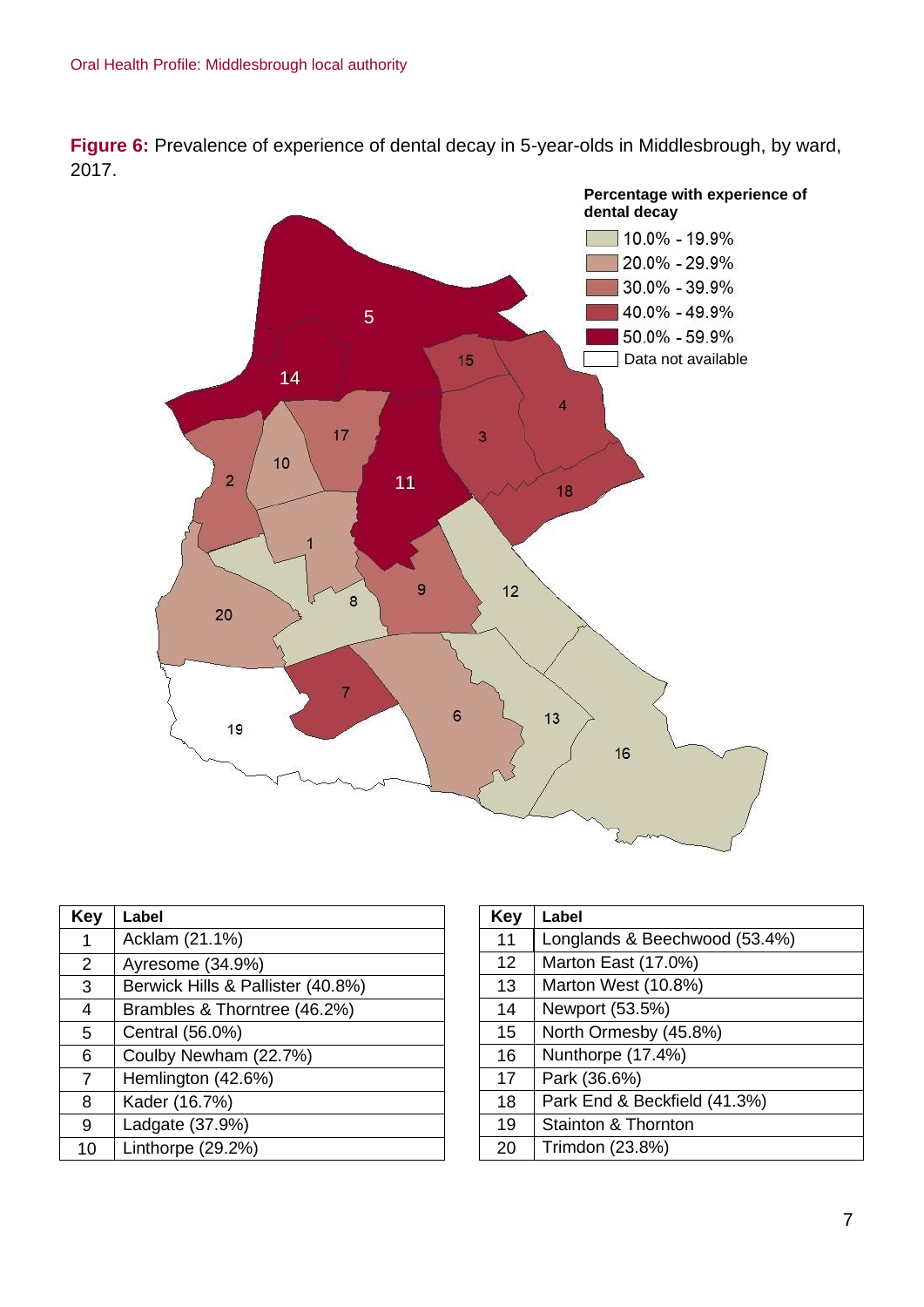## **Summary**

In Middlesbrough average levels of dental decay are higher than the average for England. Within Middlesbrough, the highest levels of experience of dental decay are clustered around the Central, Longlands & Beechwood and Newport wards.

The small sample size means it is not possible to provide information at ward level using 2019 data. Future surveys could be commissioned to provide larger samples to facilitate local analysis. Commissioning High Quality Information to Support Oral Health Improvement: A toolkit about dental epidemiology for local authorities, commissioners and partners is available to support the commissioning of oral health surveys $^4$ .

Public health interventions can improve child oral health at a local level. Local authorities improving oral health: commissioning better oral health for children and young people is available to support local authorities to commission oral health improvement programmes for children and young people aged up to 19 years<sup>5</sup>.

If further local analysis is required, please contact the national dental public health team: DentalPHIntelligence@phe.gov.uk

## **References**

1. Public Health England (2020). National Dental Epidemiology Programme for England: oral health survey of 5-year-olds 2019 [Online]. Available at: <https://www.gov.uk/government/statistics/oral-health-survey-of-5-year-old-children-2019> [Accessed 29 May 2020].

2. Pine, C.M., Pitts, N.B. and Nugent, Z.J. (1997a). British Association for the Study of Community Dentistry (BASCD) guidance on the statistical aspects of training and calibration of examiners for surveys of child dental health. A BASCD co-ordinated dental epidemiology programme quality standard. Community Dental Health 14 (Supplement 1):18-29.

3. Children's services statistical neighbour benchmarking tool [online]. Available at: [www.gov.uk/government/publications/local-authority-interactive-tool-lait](http://www.gov.uk/government/publications/local-authority-interactive-tool-lait) [Accessed 29 May 2020].

4. Public Health England (2016). Commissioning high quality information to support oral health improvement. A toolkit about dental epidemiology for local authorities, commissioners and partners [Online]. Available at:

[https://assets.publishing.service.gov.uk/government/uploads/system/uploads/attachment\\_data/](https://assets.publishing.service.gov.uk/government/uploads/system/uploads/attachment_data/file/773332/Commissioning_High_Quality_Information_to_Support_Oral_Health_Improvement.pdf) [file/773332/Commissioning\\_High\\_Quality\\_Information\\_to\\_Support\\_Oral\\_Health\\_Improvement.](https://assets.publishing.service.gov.uk/government/uploads/system/uploads/attachment_data/file/773332/Commissioning_High_Quality_Information_to_Support_Oral_Health_Improvement.pdf) [pdf](https://assets.publishing.service.gov.uk/government/uploads/system/uploads/attachment_data/file/773332/Commissioning_High_Quality_Information_to_Support_Oral_Health_Improvement.pdf)